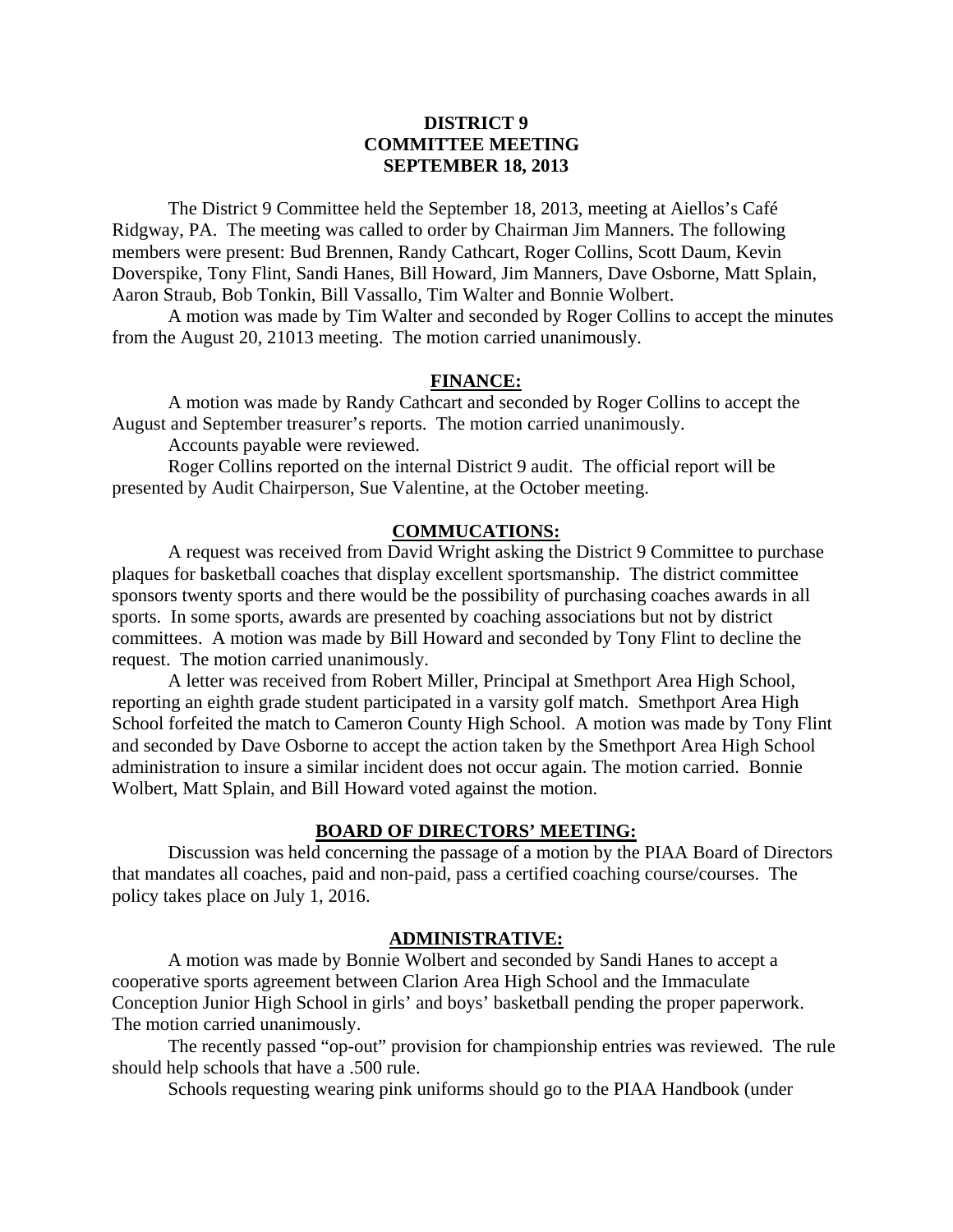PIAA Handbook, green box – PIAA for Athletic Directors, under News and Announcements – 2013-2014 Uniform Policy Regarding Charity Events) to review the rules and regulations concerning uniforms.

 At the August meeting, there was concern by the Keystone Sportway Athletic Conference that the Allegheny Mountain League was recruiting St. Mays Area High School to leave KSAC and join the AML. The AML response was there was no intent to cause a problem between the two leagues.

 A motion was made by Aaron Struab and seconded by Bud Brennen to grant an additional year of eligibility to a Kane Area High School student. The date eligibility was granted on September 3, 2013. The Kane Area High School provided information concerning the reasons why an additional year of eligibility should be granted. The motion carried unanimously.

# **ADMIISTRATIVE COMMITTEES:**

### Thus far there have been three

disqualifications in the fall sports.

### **SPORTSMANSHIP AWARD:**

 A motion was made by Roger Collins and seconded by Sandi Hanes to present the 2012 – 2013 District/PIAA Sportsmanship Award to St. Marys Area High School, Bradford Area High School and North Clarion High School. The motion carried with Bonnie Wolbert, Scott Daum, and Tim Walter abstaining.

## **SPORTS SPECIFIC COMMITTEES:**

## **CROSS COUNTRY**:

**OFFICIALS:**

The district meet will be at Ridgway Area Elementary School on Saturday October 26<sup>th</sup>. Dubois Area High School will participate in District 10.

## **GOLF:**

 The district boys' championship match will be at Pennhills Country Club and the girls' championship tournament will be at the Coudersport Country Club.

## **SOCCER:**

The last day to enter the district soccer tournament will be October  $15<sup>th</sup>$  and matches will count though October  $16<sup>th</sup>$ .

## **VOLLEYBALL:**

 If the match is needed, the "A" tournament teams will play for a "true second" place. November  $2<sup>nd</sup>$  the District 5, 8, and 9 will play sub-regional tournament at Elk County Christian High School. The finals for the "A" tournament will be November  $2<sup>nd</sup>$  at St. Marys Area High School.

The next District 9 Meeting will be at Aiello's Café on October 23, 2013 at 9:00.

A motion was made by Tim Walter and seconded by Roger Collins to adjourn the meeting. The motion carried unanimously. The meeting adjourned at 12:30.

Respectfully submitted,